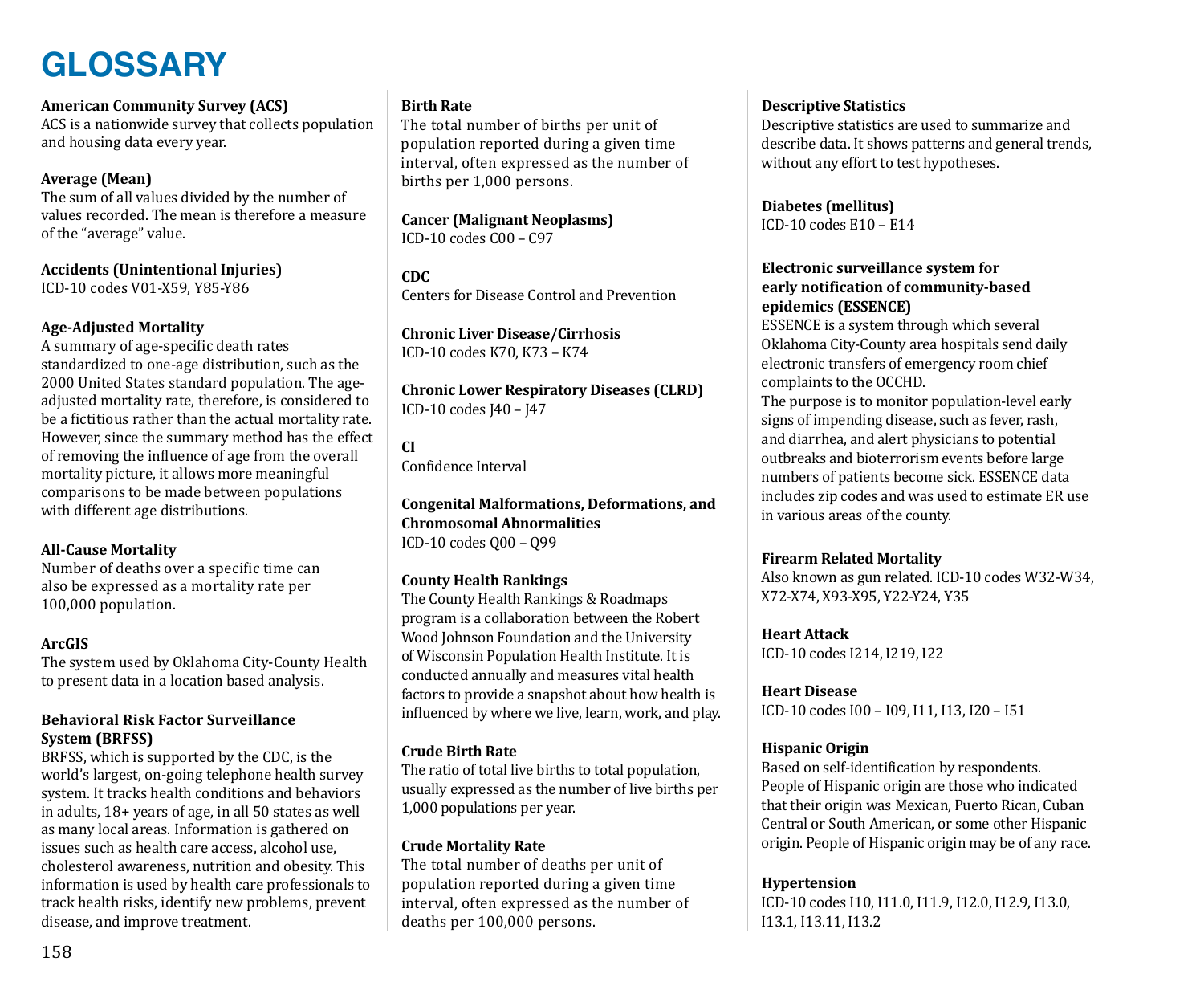**Homicide (Assault)** ICD-10 codes X85 – Y09, Y87.1

#### **ICD Codes**

The International Classification of Diseases and Related Health Problems (ICD) was designed to promote international comparability in the collection, processing, classification, and presentation of disease and death statistics. It is a collaborative effort of the World Health Organization and 10 international centers. ICD codes translate verbal descriptions of diseases and procedures into numbers. There have been 10 versions of ICD, with the 10th version currently used to track death statistics (e.g., it is used to code cause of death on death certificates). The ninth version is still used for disease statistics (e.g., hospital discharge diagnoses).

**IDU**

Intravenous drug use

#### **Incidence Rate**

A measure of the number of new cases of disease occurring in a specific population over a specific period of time, usually a year.

#### **Indicator**

A measure of health status or a health outcome.

**Infant Death** Infants who died

#### **Infant Mortality Rate**

The total number of infant deaths in the first year of life reported per unit of population during a given time interval, often expressed as the number of infant deaths per 1,000 live births.

#### **Infectious Disease**

A disease caused by the entrance into the body of organisms, such as bacteria or viruses, that then grow and multiply; often used synonymously with communicable disease.

**Influenza/Pneumonia**

ICD-10 codes J10 – J18

#### **Life Expectancy**

The number of additional years of life expected at a specified point in time.

#### **Local Public Health System**

Traditional and non-traditional providers of services that impact our health outcomes and meet the health needs of our community.

**Low Birth Weight (LBW)** Weight at birth less than 2,500 grams (about 5.5 pounds).

**Lung Cancer (Trachea, Bronchus, and Lung)** ICD-10 codes C33 – C34

#### **Median**

The point at which exactly half of the data are above and half are below.

#### **Mortality**

The event or rate of death.

#### **NCHS (National Center for Health Statistics)**

The NCHS of the CDC is the United States' principal health statistics agency. Data are gathered from multiple sources, such as vital and medical records, surveys, and testing; compiled, and disseminated to guide policies for the improvement of the nation's health.

#### **Non-Hispanic**

All people whose ethnicity is not Hispanic. Race and ethnicity are separate concepts, so the racial categories of White, Black, American Indian/ Alaska Native and Asian/Pacific Islander all contain some people of Hispanic origin.

# **OKC-County Health Department (OCCHD)**

Oklahoma City-County Health Department

#### **OSDH** Oklahoma State Department of Health

#### **Per Capita Income**

The total income for a geographic region divided by the number of people living in that region.

# **Race**

Based on self-identification by respondents.

## **Rate**

The frequency with which an event occurs in a defined population for a specified amount of time. Rates are usually calculated per 100, 1,000, or 100,000 populations. The larger the population, the more reliable and meaningful the data.

#### **Sexually Transmitted Disease (STD)**

Infections passed from one person to another through sexual contact. Includes bacteria, parasites, yeast and viruses.

#### **SoonerCare**

Oklahoma Medicaid. A health coverage program funded jointly by the federal and state government.

**Stroke (Cerebrovascular Disease)**

ICD-10 codes I60 – I69

**Suicide (Intentional Self-Harm)**

ICD-10 codes X60 – X84, Y87.0

#### **Urban Hardship Index**

Adopted from Nathan and Adams, the Rockefeller Institute's Intercity Hardship Index looks at economic conditions relative to one another and to themselves and one another over time. A higher hardship index score signifies worse economic conditions.

#### **Very Low Birth Weight (VLBW)**

Weight at birth less than 1,500 grams (about 3.3 pounds).

# **Years of Potential Life Lost (YPLL)**

A statistical measure used to determine premature death. YPLL is calculated by subtracting an individual's age at death from a predetermined life expectancy, usually 75 years of age.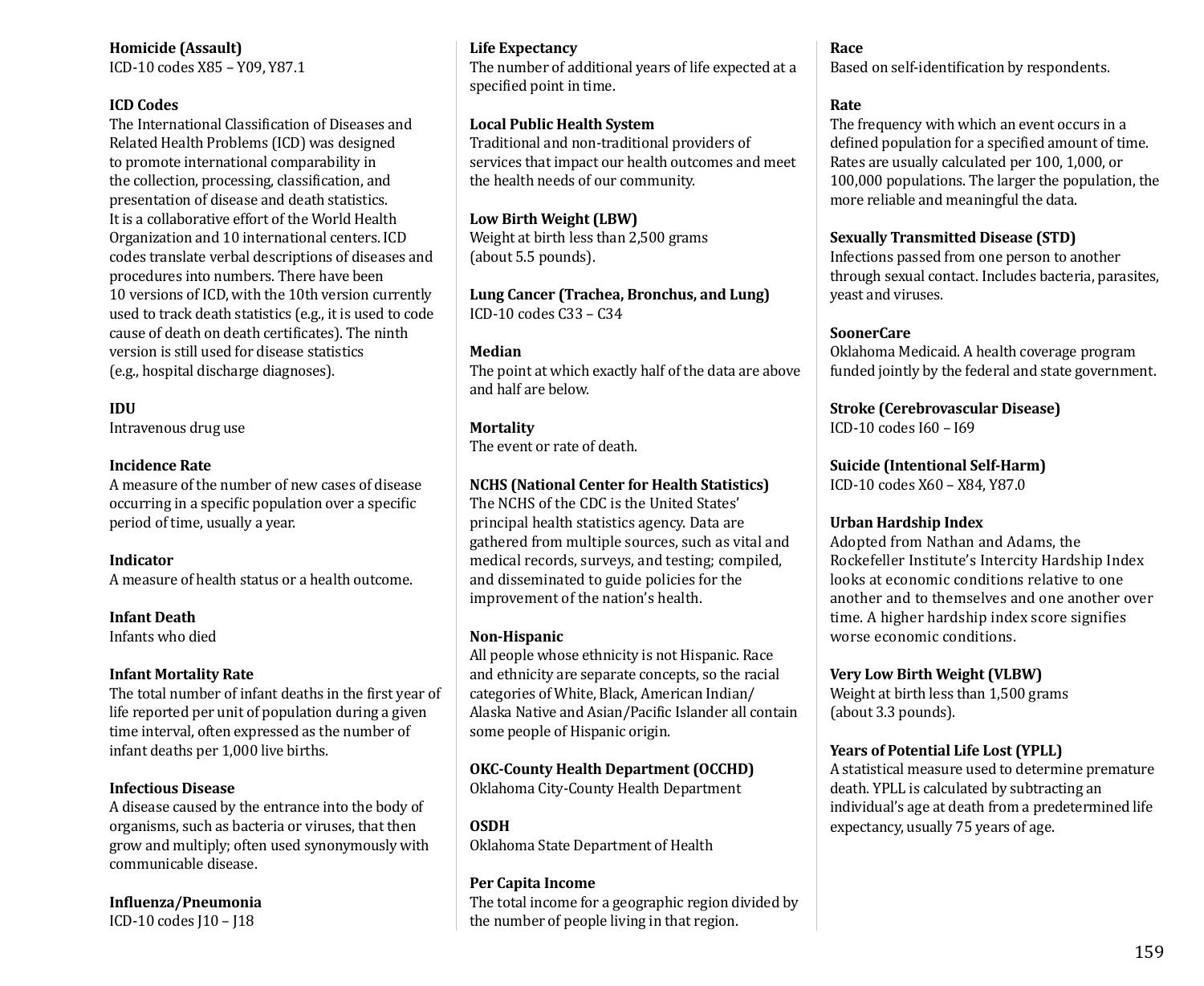# **REFERENCES**

"All Injuries." *All Injuries.* National Center for Health Statistics, 30 Apr. 2015. Web. <https://www.cdc.gov/nchs/data/hus/hus15.pdf#019>.

"Alzheimer's Disease." *Centers for Disease Control and Prevention.* Centers for Disease Control and Prevention, 05 Mar. 2015. Web. <https://www.cdc. gov/aging/aginginfo/alzheimers.htm>.

Association of Maternal and Child Health Programs (AMCHP). "Why Focus on Infant Mortality?" State Infant Mortality Toolkit, n.d. Web. 4 April 2017. <http://www.amchp.org/programsandtopics/dataassessment/InfantMortalityToolkit/Documents/Why%20Focus%20 on%20IM.pdf>.

"Basic Information About Breast Cancer." *Centers for Disease Control and Prevention.* Centers for Disease Control and Prevention, 04 Apr. 2016. Web. <https://www.cdc.gov/cancer/breast/basic\_info/index.htm>.

"Basic Information About Prostate Cancer." *Prostate Cancer.* Centers for Disease Control and Prevention, 04 Dec. 2013. Web. <https://www.cdc.gov/ cancer/prostate/basic\_info/index.htm>.

Bauer, Ursula E., Peter A. Briss, Richard A. Goodman, and Barbara A. Bowman. "Prevention of Chronic Disease in the 21st Century: Elimination of the Leading Preventable Causes of Premature Death and Disability in the USA." *The Lancet* 384.9937 (2014): 45-52. *Preventing Chronic Disease: Eliminating the Leading Preventable Causes of Premature Death and Disability in the United States.* National Center for Chronic Disease Prevention and Health Promotion, Centers for Disease Control and Prevention. Web. <https://www.cdc.gov/ chronicdisease/pdf/preventing-chronic-disease-508.pdf>.

Bernstein AB, Hing E, Moss AJ, Allen KF, Siller AB, Tiggle RB. Health care in America: Trends in utilization. Hyattsville, Maryland: National Center for Health Statistics. 2003.

"Breast Cancer: Prevention and Control." *Cancer.* World Health Organization, n.d. Web. <http://www.who.int/cancer/detection/breastcancer/en/ index3.html>.

"Breast Cancer Rates by State." *Centers for Disease Control and Prevention.* Centers for Disease Control and Prevention, 19 July 2016. Web. <https://www.cdc.gov/cancer/breast/statistics/state.htm>.

Brown, Alyssa, and Kyley McGeeny. "In U.S., Employment Most Linked to Being Depression-Free." Gallup Inc., 23 Aug. 2013. Web. <http:// www.gallup.com/poll/164090/employment-linked-depressionfree.aspx>. Referenced for unemployment summary

- "Cancer Stat Facts: Prostate Cancer." *Cancer Statistics.* National Cancer Institute Surveillance, Epidemiology, and End Results Program, n.d. Web. <https://seer.cancer.gov/statfacts/html/prost.html>.
- Child Trends Databank. (2015). Late or no prenatal care. Available at: https://www.childtrends.org/?late-or-no-prenatal-care
- "Chronic Liver Disease and Cirrhosis." *National Center for Health Statistics.* Centers for Disease Control and Prevention, 06 Oct. 2016. Web. <https://www.cdc.gov/nchs/fastats/liver-disease.htm>.

"Chronic Liver Disease/Cirrhosis." *Johns Hopkins Medicine Health Library.*  The Johns Hopkins University, The Johns Hopkins Hospital, and Johns Hopkins Health System, n.d. Web. <http://www. hopkinsmedicine.org/healthlibrary/conditions/liver\_biliary and pancreatic disorders/chronic liver diseasecirrhosis 85,P00662/>.

- *Crime in Oklahoma 2015* (n.d.): n. pag. Oklahoma State Bureau of Investigation Office of Criminal Justice Statistics, 2015. Web. <https://www.ok.gov/osbi/documents/Crime%20 in%20Oklahoma%2C%202015.pdf>.
- "Data & Reports." *OHCA Data and Reports.* Oklahoma Health Care Authority, 2016. Web. <http://www.okhca.org/research. aspx?id=87>. Referenced for SoonerCare summary
- Dorling, D. (2009). Unemployment and health: Health benefits vary according to the method of reducing unemployment. BMJ, 338, b829.
- "Education Is Key to Reducing Child Mortality: The Link Between Maternal Health and Education | *UN Chronicle.*" Editorial. UN Chronicle. UN Chronicle, Dec. 2007. Web. <https://unchronicle.un.org/article/ education-key-reducing-child-mortality-link-between-maternalhealth-and-education>.
- Egerter, Susan, PhD, Paula Braveman, MD, MPH, Tabashir Sadegh-Nobari, MPH, Rebecca Grossman-Kahn, and Mercedes Dekker, MPH. *Education and Health.* Issue brief no. 6. N.p.: Robert Wood Johnson Foundation, September 2009. Print. Referenced for Education Attainment Summary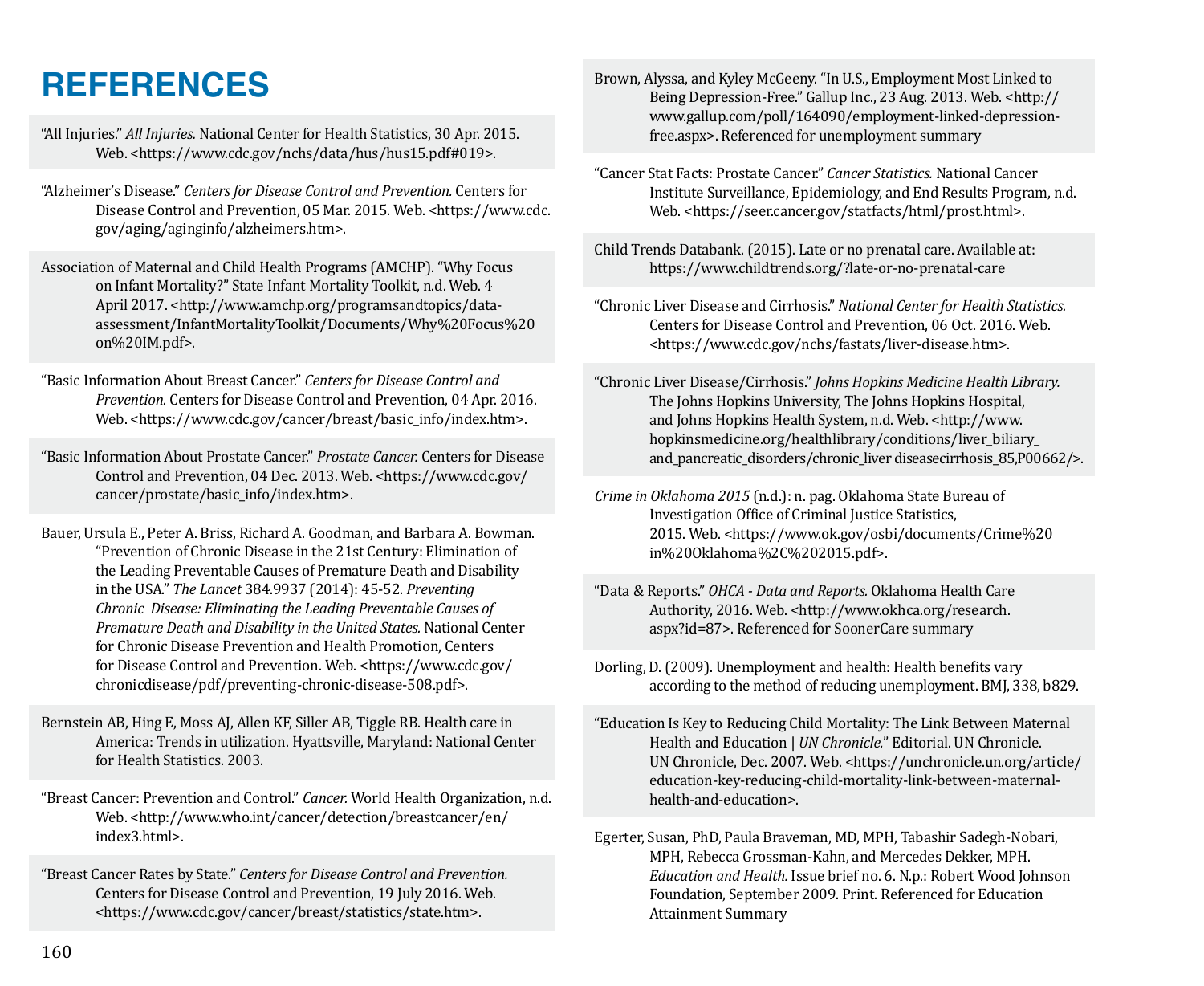"Facts and Figures." *Management of Substance Abuse.* World Health Organization, n.d. Web. <http://www.who.int/substance\_abuse/ facts/en/>.

"Foodborne Illness Acquired in the United States-Major Pathogens - Volume 17, Number 1-January 2011 - Emerging Infectious Disease Journal - CDC." *Centers for Disease Control and Prevention.* Centers for Disease Control and Prevention, 20 Dec. 2011. Web. <https://wwwnc.cdc.gov/eid/article/17/1/ p1-1101\_article>.

Gallagher, Mari. "USDA Defines Food Deserts." *Nutrition Digest Vol 38 No. 2*. American Nutrition Association, n.d. Web. <http:// americannutritionassociation.org/newsletter/usda-definesfood-deserts>.

Garcia et al. 2010. Emergency Department Visitors and Visits: Who Used the Emergency Room in 2007? CDC, NCHS Data Brief No 38.

"Heart Attack." Heart Disease. Centers for Disease Control and Prevention, 05 Aug. 2015. Web. <https://www.cdc.gov/heartdisease/heart\_ attack.htm>.

"HIV/AIDS." *Centers for Disease Control and Prevention.* Centers for Disease Control and Prevention, 25 Jan. 2017. Web. <https:// www.cdc.gov/hiv/basics/whatishiv.html>.

"Hypertension." *National Center for Health Statistics.* Centers for Disease Control and Prevention, 19 Jan. 2017. Web. <https://www.cdc. gov/nchs/fastats/hypertension.htm>.

"Infant Mortality." *Centers for Disease Control and Prevention.* Centers for Disease Control and Prevention, 28 Sept. 2016. Web. <https:// www.cdc.gov/reproductivehealth/maternalinfanthealth/ infantmortality.htm>.

"Injury and Violence Prevention." *Injury and Violence Prevention | Healthy*  People 2020. Healthy People.gov, n.d. Web. <https://www. healthypeople.gov/2020/topics-objectives/topic/injury-andviolence-prevention>.

Kochanek KD, Murphy SL, Xu JQ, Tejada-Vera B. Deaths: Final data for 2014. National vital statistics reports; vol 65 no 4. Hyattsville, MD: National Center for Health Statistics. 2016.

"Late or No Prenatal Care | KIDS COUNT Data Center." *KIDS COUNT Data Center: A Project of the Annie E. Casey Foundation.* The Annie E. Casey Foundation, n.d. Web. <http://datacenter. kidscount.org/data/tables/552-late-or-no-prenatalcare#detailed/2/any/false/867,38,35,18,17/any/13418,10697>.

"Low Birthweight." *Low Birthweight.* March of Dimes, Oct. 2014. Web. <http://www.marchofdimes.org/complications/lowbirthweight.aspx>.

"Lung Cancer." *National Cancer Institute.* National Institutes of Health, n.d. Web. <https://www.cancer.gov/types/lung>.

"Lung Cancer Rates by State." *Centers for Disease Control and Prevention.*  Centers for Disease Control and Prevention, 19 July 2016. Web. <https://www.cdc.gov/cancer/lung/statistics/state.htm>.

"Lung Cancer Rates by State." *Centers for Disease Control and Prevention.*  Centers for Disease Control and Prevention, 19 July 2016. Web. <https://www.cdc.gov/cancer/lung/statistics/state.htm>.

Mann, Cindy. *Reducing Nonurgent Use of Emergency Departments and Improving Appropriate Care in Appropriate Settings.* Issue brief. DEPARTMENT OF HEALTH & HUMAN SERVICES, 16 Jan. 2014. Web. <https://www.medicaid.gov/Federal-Policy-Guidance/ Downloads/CIB-01-16-14.pdf>.

Maqbool, Nabihah, Janet Viveiros, and Mindy Ault. "The Impacts of Affordable Housing on Health: A Research Summary." *Insights from Housing Policy Research* (April 2015): n. pag. The Center for Housing Policy. Web. <http://www2.nhc.org/ HSGandHealthLitRev\_2015\_final.pdf>.

Martin JA, Hamilton BE, Osterman MJK, et al. Births: Final data for 2015. National Vital Statistics report; Vol 66, no 1. Hyattsville, MD: National Center for Health Statistics. 2017.

"Mental Health: Strengthening Our Response." *Mental Health: Strengthening Our Response.* World Health Organization, Apr. 2016. Web. <http:// www.who.int/mediacentre/factsheets/fs220/en/>.

Montiel, Lisa M., Richard P. Nathan, and David J. Wright. *An Update on Urban Hardship.* Rep. The Nelson A. Rockefeller Institute of Government, Aug. 2004. Web. <http://www.rockinst.org/pdf/ cities\_and\_neighborhoods/2004-08-an\_update\_on\_urban\_hardship.pdf>.